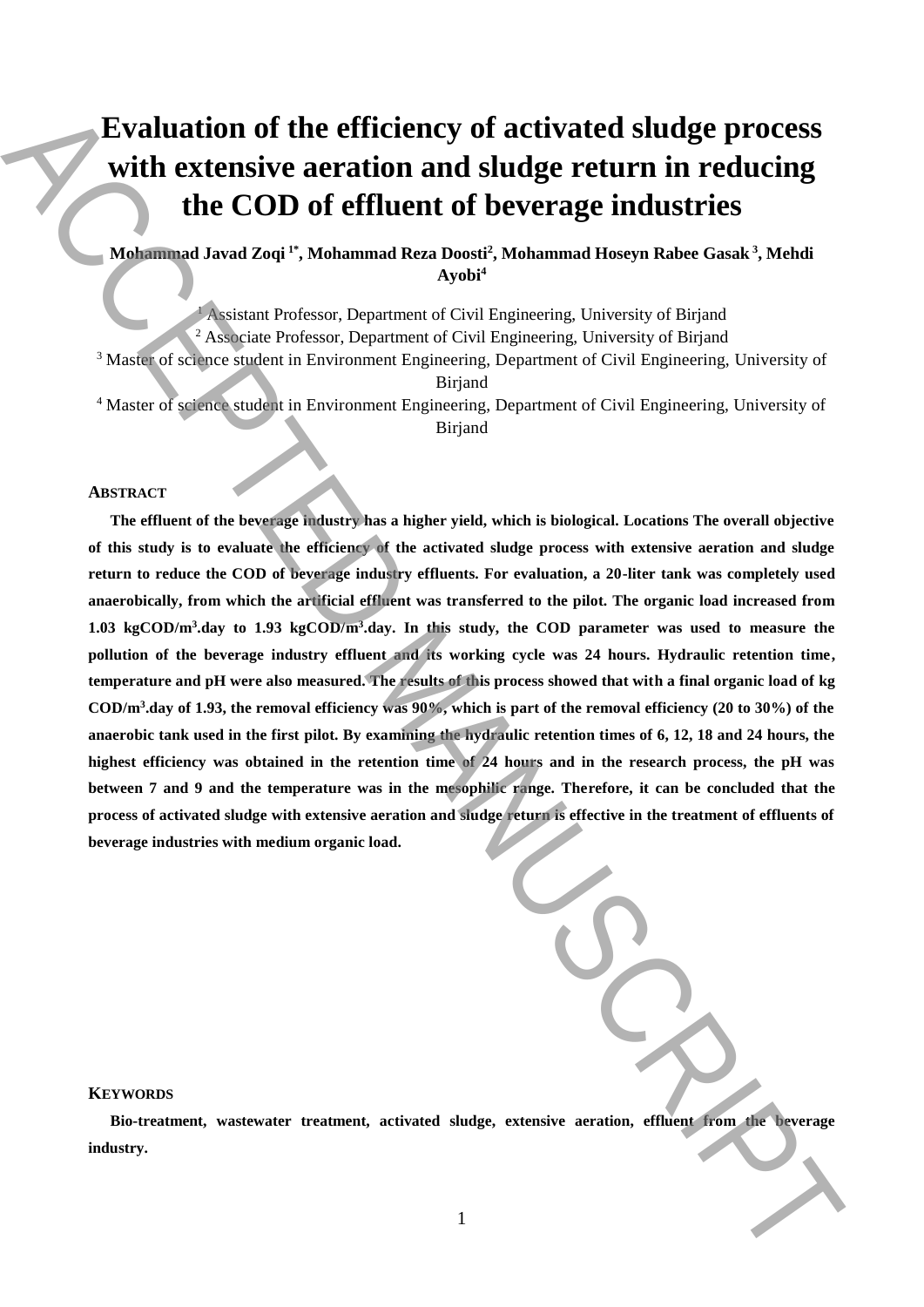## **1. Introduction**

Activated sludge is one of the most common methods used to achieve the main purpose of biological wastewater treatment, which is based on the stabilization of organic matter, flocculation and removal of non-precipitating colloidal solids by mixtures of microorganisms, especially bacteria[1]. This method has been developed for reasons such as high efficiency in achieving existing standards, lack of insect accumulation and less problems than other methods[2].

Considering the environmental hazards of industrial effluents and preventing the entry of effluents into water and soil resources, as well as the advantages mentioned in the activated sludge process in the present study And sludge return is checked. An important point in the research is the use of a reservoir in a completely anaerobic manner similar to the function of a septic tank in order to uniformize the flow, sedimentation of suspended solids and in general increase the efficiency of the activated sludge process. Due to the high level of COD in food industry effluents and especially beverage industries, bioaerobic methods or a combination of aerobic and anaerobic methods are usually used to treat the effluents of these industries.

#### **2. materials and methods**

 The pilot was made on a laboratory scale with dimensions (length 30 cm, width 20 cm and height 20 cm) and glass material with a thickness of 6 mm for use in the present study. Inside the pilot, two baffles are installed, one vertically and 20 cm long with a distance of 2 cm from the floor to return the sludge, and the other at the end with a 45 degree angle on which the outlet valve was. An air pump is used to aerate the pilot, and a rectangular air rock and two tiny bubble circles are used as diffusers to disperse the pilot air. At the beginning of the device, a 20-liter tank that was placed above the reactor was used to streamline the flow, settle the suspended solids and increase the overall efficiency of the pilot.

Initial inoculation of the reactor from the aerobic sludge of the wastewater treatment plant (activated sludge method) was used. To activate the microorganisms, sugar, urea and potash fertilizer with a ratio of C: N: P equal to 18:10:18, which contains most of the nutrients needed to increase the performance of the reactor, are used as primary nutrition and then soft drinks, urea and Potash fertilizer was used to continue the pilot feeding. It should be noted that throughout the research period, the ratio of 100 to 5 to 1 for carbon to nitrogen to phosphorus was adjusted by adding urea and potash fertilizer in synthetic wastewater[3].

 The present study lasted for 60 days in two periods. The first period for 20 days includes design, pilot construction, commissioning, activation of microorganisms with initial feeding at 0.58  $kg\text{COD/m}^3$ .day, pH and temperature measurement and the second period for 40 days including increasing organic load with final feeding, measurement pH, temperature, dissolved oxygen (DO), study of BOD/COD ratio by measuring BOD twice and evaluation of COD removal efficiency. During the second period, the organic load increased from 1.03 kgCOD/m<sup>3</sup>.day to 1.93 kgCOD/m<sup>3</sup>.day. All experiments are performed according to the methods mentioned in the book of standard methods[4].

#### **3. Results and Discussion**

Inoculation and then the initial feeding of the pilot started with 0.5 kgCOD/m<sup>3</sup>.day and remained at the same level until the end of the first period. Organic loading during the second period to 40 days was increased from 1.03 kgCOD/m<sup>3</sup> .day to 1.93 kgCOD  $/m<sup>3</sup>$  day and the reactor temperature was in the mesophilic temperature range for two periods. The pH changes during the two periods were in the range of 7 to 9. The process of pH changes plays a significant role in the optimal development of an effective biological process in wastewater treatment. Inadequate pH values (less than 6) provide a suitable environment for the growth of filamentous bacteria and the occurrence of bulking phenomenon[5]. COD was measured every 5 days after increasing the load to 1.03 kgCOD/m<sup>3</sup>.day which lasted for 15 days. After increasing the load by  $kg\text{COD/m}^3$ .day 1.93, the amount of COD was measured every day. The output COD trend decreases over time with a good trend and has a good efficiency of 90-60%. In the present study, factors such as dissolved oxygen, temperature, and the use of anaerobic process at the beginning of the system affect the COD removal efficiency. The concentration of dissolved oxygen in the present study was between 4-2.5 mg/l, which was measured using a DO meter after calibrating the device. The concentration of dissolved oxygen in the aeration tank should be sufficient to maintain aerobic conditions and oxidation of organic matter by aerobic microorganisms. The minimum amount of dissolved oxygen is 1 to 1.5 mg/l and in practice the concentration of dissolved oxygen in all parts of the aeration tank should be maintained at 1.5 to 4 mg/l. Doses above 4 mg/l have little effect on improving system performance, but can greatly increase aeration costs[6]. Due to the fact that the temperature was in the mesophilic range and increased during the research, the removal rate increased to a certain value. Low The best<br>affects density is use of the mean somma. The person stock density density and<br>consider a structure affects of the mean of the mean of the structure affects density<br>and the mean of the mean of the mean of the mea